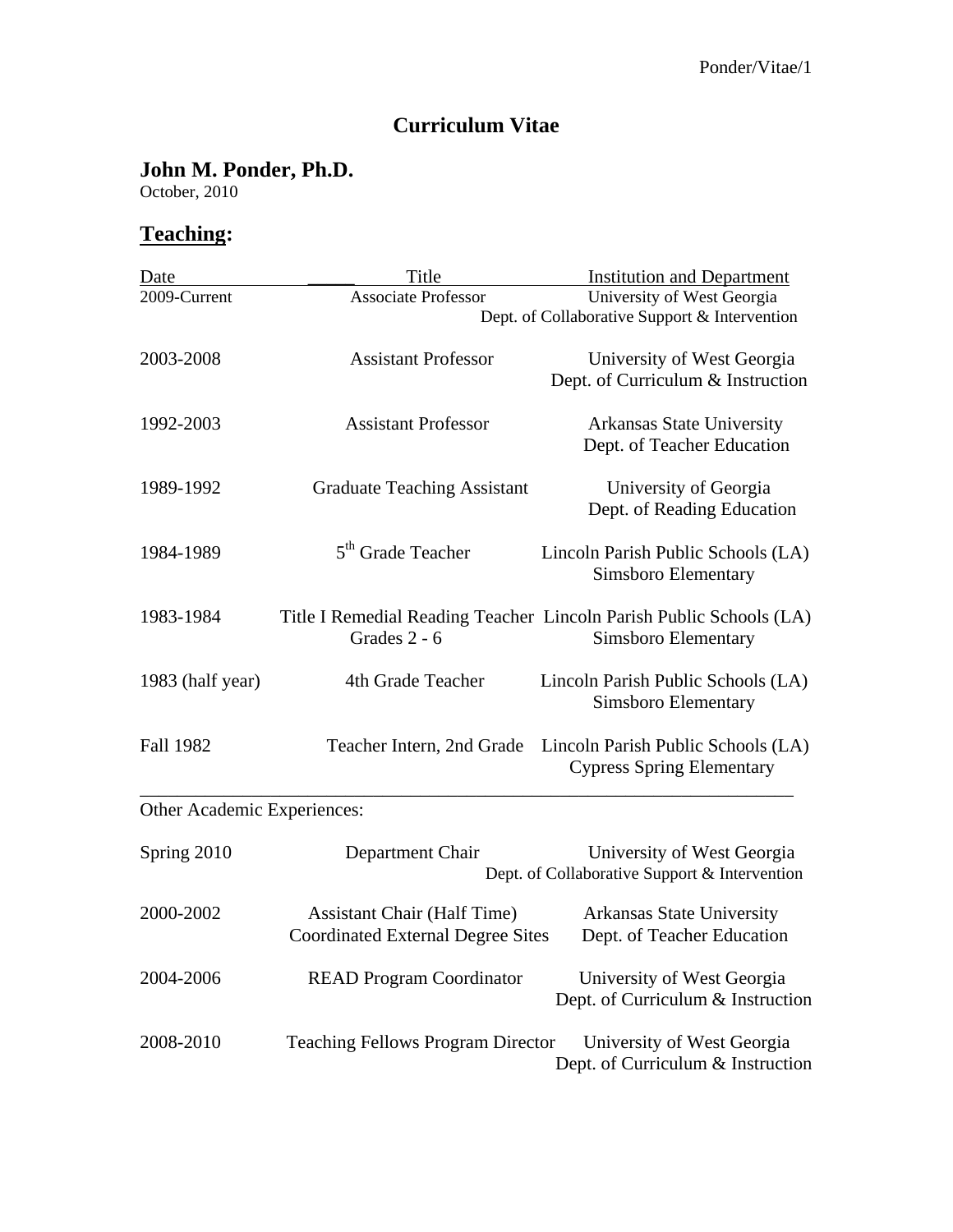| 2007-2008 | Co-Director PDS Program | University of West Georgia        |
|-----------|-------------------------|-----------------------------------|
| 2008-2009 | Director PDS Program    | Dept. of Curriculum & Instruction |

## **Service To Institution:**

University Committee Membership: Senate Rules Committee, 2010-2011 FASP Committee, 2008-09 Student Travel Awards Committee, 2004-2009 Intercollegiate Athletic Committee, 2005-2008 Disciplinary Appeals Review Committee, 2005-2006

College Committee Membership:

 COE Honor's Convocation, 2005-2011 (Chair, 2008-09) COE Admissions Appeal Committee, 2009-2011 Ed.D. in School Improvement Program Director Search Committee, 2009 Ed.D. in School Improvement Program Committee, 2009-2011 COE Assessment Advisory Committee, 2005-2006 COE Field Experiences Ad-Hoc, 2005-2006 COE Intern Handbook Revision Committee, 2005-2008

Department Committee Membership:

 Teaching Centers Steering Committee, 2007-2008 C&I Community Advisory Committee, 2003-2006 Reading Clinic Advisory Board, 2006-2011 Student Handbook Revision Committee, 2006-2008 C&I Search Committees: ECED Language Arts Position, 2007 ECED Instructor, 2004 Department Chair, 2006, 2008 ECED Generalist (2), 2006, 2009

National Professional Service:

Chair, Professional Affairs Committee, ALER (formerly known as the College Reading Association), term: 2008-2010

Association of Literacy Educators and Researchers (ALER) Program Committee, 2009

 Membership Officer/Treasurer, Concern for Affect in Reading Education (CARE), 2005-2009

Chair, Special Events Committee, 49th Annual Meeting of the College Reading Association, Savannah, GA, November 3-6, 2005

State Service:

University System of Georgia Reading Consortium, Associate Representative for UWG, 2005-2009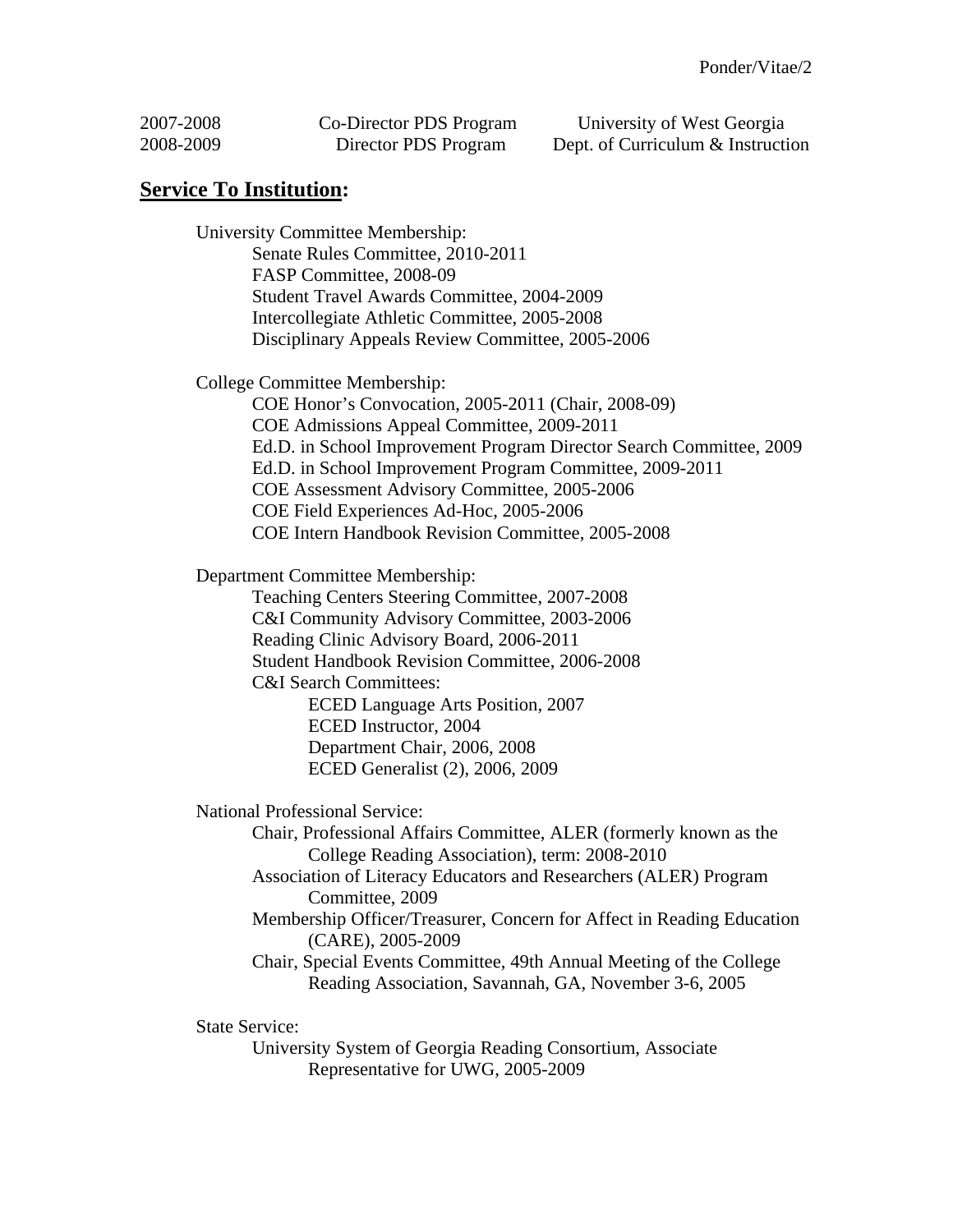- Professional Standards Commission Content Review Panels: August 2, 2004; May 25, 2004; September 27, 2004, June 26, 2006, February 3, 2006
- Participant, University System of Georgia Higher Education Literacy Summit, July 27-28, 2006, Athens, GA.
- West Georgia RESA School Improvement Team, Site Visit and Report, Mt. View Elementary School, Manchester, GA, March 16-17, 2005
- Service to Local School Districts:
	- Grill Cook, Carrollton Elementary School Honors Luau, May 14, 2008
	- Chaperone, Carrollton Elementary School, fieldtrip to World of Coke Museum, Atlanta, GA, April 25, 2008
	- Spelling Bee Judge, Sharpe Creek Elementary, January 20, 2006, January 19, 2007, January 15, 2008

*Building Affective Aspects of Literature* Project, Sharp Creek Elementary School, Special Education Class of Ms. Patti Braswell. Tuesdays, 11:30 - 12:05, Fall and Spring Semesters, 2005-06

- Consulting work for Mr. James Stocks, Principal, Villa Rica Middle School, modifications to reading program, May 12, 2006
- Helped establish after-school remedial reading program and participated in tutoring, Mt. Zion Middle School, Thursday afternoons, 3:30-4:30, Fall 2003 - Spring 2004
- Instruction Management System Evaluation, Sharpe Creek Elementary School, February 11, 2004
- In-Service Workshop (half day), Carrollton Elementary School, *Strategies Which Build Literacy Skills Across The Curriculum*, July 27, 2004
- Chaperone, Mt. Zion Elementary 5th Grade, two- day fieldtrip to Tennessee Aquarium, Chattanooga, TN, October 23-24, 2003
- Membership in Local Service Organizations:
	- Coweta County Fall Literacy Emphasis, UWG Representative, Sum-Fall, 2010
	- Advisory Board, Literacy is for Today and Tomorrow (LIFT), 2007-2010 Carroll County Family Connections Task Force, 2006-2009

Other Selected Service Activities:

- Represented COE at Georgia Association of Educational Leaders Conference, UWG Exhibit, July 11-13, Jekyll Island, GA
- Dissertation Committee of John Wallace, Fall 2010
- Dissertation Committee of Kiley Thompson, Defense on August 13, 2010
- Dissertation Committee of Karen Kirby, Defense on July 10, 2008
- Guest Reader, Carrollton Elementary, February 14, 2008
- Invited Dinner participant, Japanese Delegation from Kagoshima University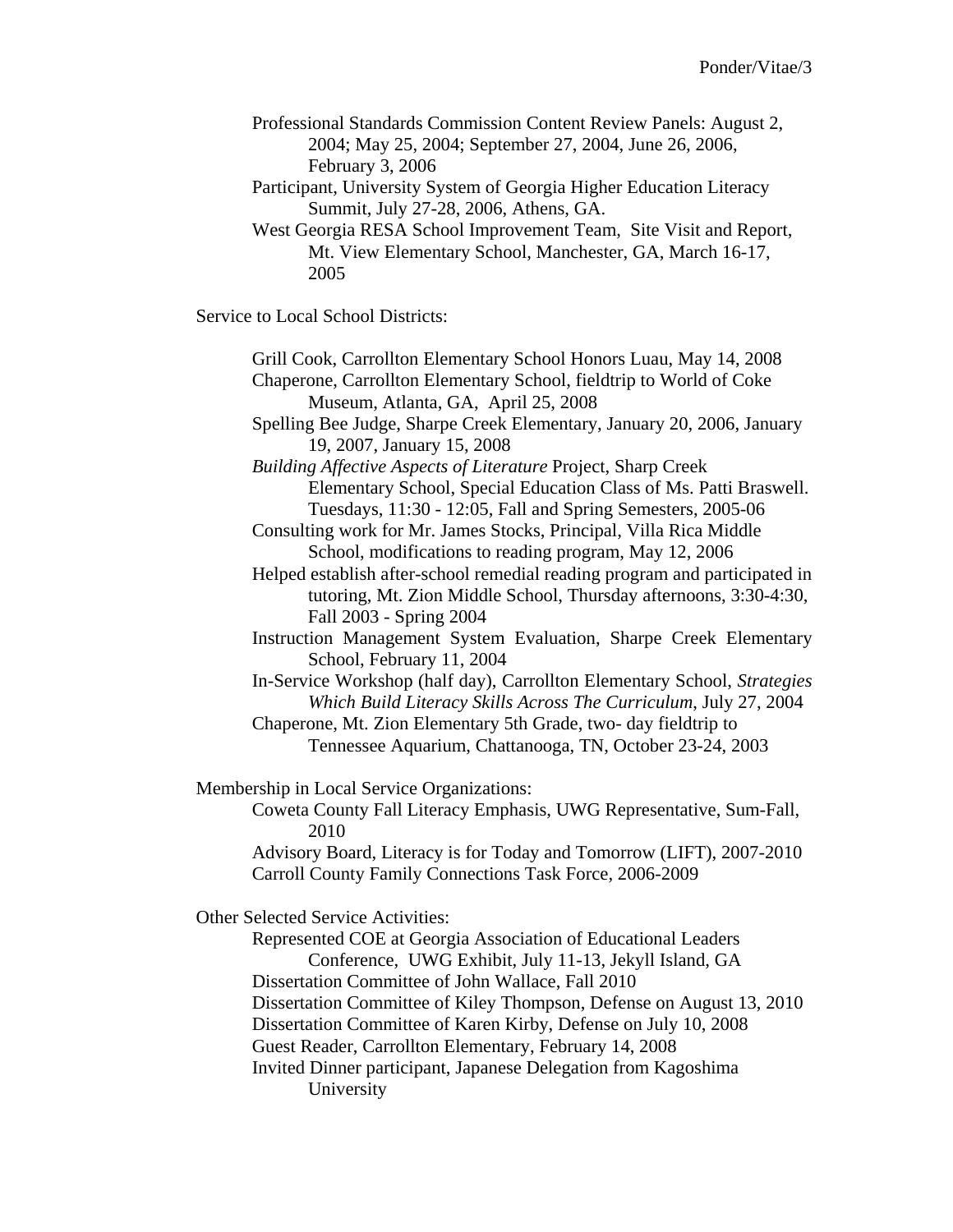- Awarded \$5,000.00 mini-grant from USG Reading Consortium to purchase new materials for Diagnostic and Developmental Reading Clinic, 2007
- Presenter, Family Literacy Night at the Diagnostic and Developmental Reading Clinic, October 18, 2004 and April 16, 2005.
- Guest Reader, UWG Child Development Center and Central Elementary, October 3, 2003; March 3, 2004; October 27, 2004
- C&I Representative at UWG Preview Day: November 9, 2003; February 8, 2004; April 17, 2005
- Ed. S. Thesis Committee for Danielle Dennis, Thesis Defended on March 11, 2004

Arkansas State University -- Selected Committees: Intercollegiate Athletic Committee College of Education Faculty Senator Academic Calendar Committee Faculty Grievance Committee

## **Academic Achievement:**

| Degree/Area                  | School                    | Year |
|------------------------------|---------------------------|------|
| Ph.D. -- Reading Education   | University of Georgia     | 1992 |
| Ed.S. -- Reading Education   | Louisiana Tech University | 1989 |
| M.A. -- Elementary Education | Louisiana Tech University | 1985 |
| B.A. -- Elementary Education | Louisiana Tech University | 1983 |

Ph.D. Dissertation: *Fourth Grade Children's Thematic Interpretations of Literary Works Within the Genres of Fantasy, Realistic Fiction, and Folktale*

Honors: Big Night Student Scholarship Advisement Award for work with students Mandy Ingram and Michelle Huskins, April 14, 2005, UWG

Recipient of the Elmer Jackson Carson Memorial Scholarship, 1991, UGA

## **Professional Growth:**

#### **Membership and Offices in Scholastic Honoraries:**

Phi Delta Kappa, West Georgia Chapter Historian, 2008-2009 Vice President for Membership, 2005-2008 Vice President for Programs, 2004-2005

#### **Membership and Offices in Professional Societies:**

 College Reading Association International Reading Association SIG: Concern for Affect in Reading Education Georgia Reading Association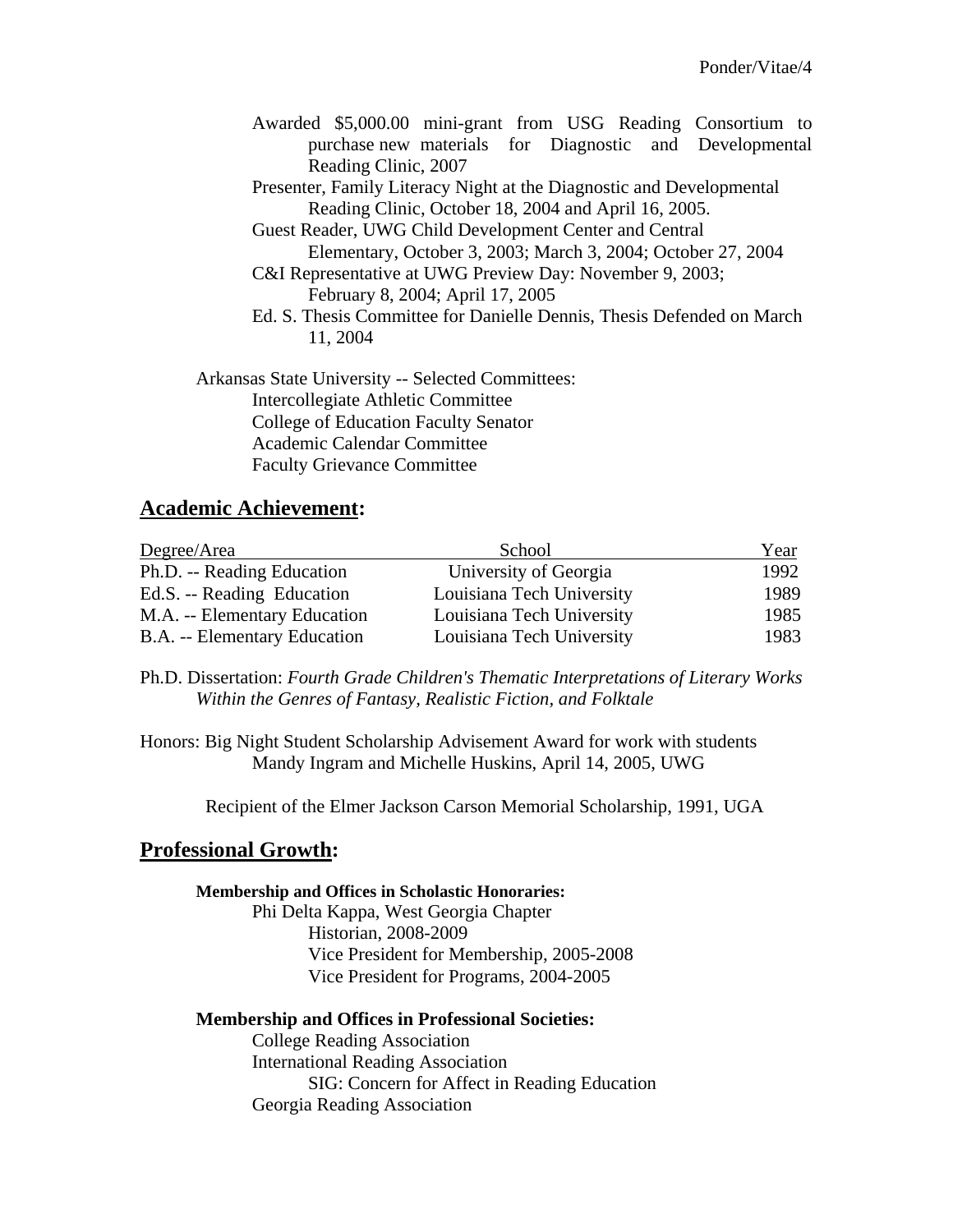#### **Publications:**

- Ponder, J. M. & Doheny, C. (2007). If not for points, then why read? Exploring the grandest purpose of literature. *Affective Reading Education Journal*, 24, 1-5.
- Wallace, F. H., Many, J. E., Stanley, B., Howrey, S., Ponder, J., Fisher, T., & Aoulou, E. (2007). Literacy and literacy teacher education in grades 4-8. *Georgia Journal of Reading* (30), 20-25.
- Ponder, J. M. (2006). Focus on reading -- the university system of Georgia's reading consortium. *Becoming*, (17), 13
- Harkins, D., Reigner, R., Ponder, J., & Gregg, G. (2004). Dialogue with caregivers: Perceptions of a reading clinic. In J. R. Dugan, P. E. Linder, M. B. Sampson, B. A. Brancato, & L. Elish-Piper (Eds.), *Celebrating the Power of Literacy* (pp. 343- 353). Commerce, TX: College Reading Association.
- Ponder, J. M. (2004). Book Review: Teaching and using document-based questions for middle school. *Current Issues in Middle Level Education* (10) 67-68.
- Stange, T. & Ponder J. M. (2003). Inclusive reading strategies for the classroom teacher. *The Reader*, 27, 22-29.
- Stange, T. & Ponder J. M. (2000). *Literacy scaffolding strategies for diverse learners: A bridge for tomorrow*. (ERIC Document Reproduction Service no. ED440363)**.**
- Ponder, J. & Whittingham, J. (1997). A review of empowerment as a major emphasis in the training of teachers, *ASU Goal 2000 Teacher Preparation Monograph*.
- Ponder, J. & McJunkin, M. (1995). Journal writing in the science classroom. *The Reader...IRA in Arkansas,* 19, 9.
- Ponder, J. (1995). Review of multicultural book for children. Multicultural Education, Fall, 39.
- Ponder, J. (1990). Monsters to magic: Folklore for children, *Georgia Journal of Reading*, 16(2), 48-50.
- Ponder, J. (1989). Children's book reviews. *Georgia Journal of Reading*, 15(1), 32.

#### **Papers Read/Conference Presentations (Since 2000):**

- Dohney, C., & Ponder, J. (2010). *Comprehensive oral exams: Perceptions of graduate students*, Session, EERA 33rd Annual Conference, Savannah, GA.
- Ponder, J., Harkins, D., Metcalf, K., & Layton, K. (2010). *The development and implementation of a year-long internship: Lessons learned and implications for the future*, Session, AACTE 62nd Annual Meeting, Atlanta, GA.
- Ponder, J., Harkins, D., Reigner, R., & Robinson, R. (2009). *Exploring literature with children: What four year olds can tell us, Session, ALER 53<sup>rd</sup> Annual Meeting,* Charlotte, NC.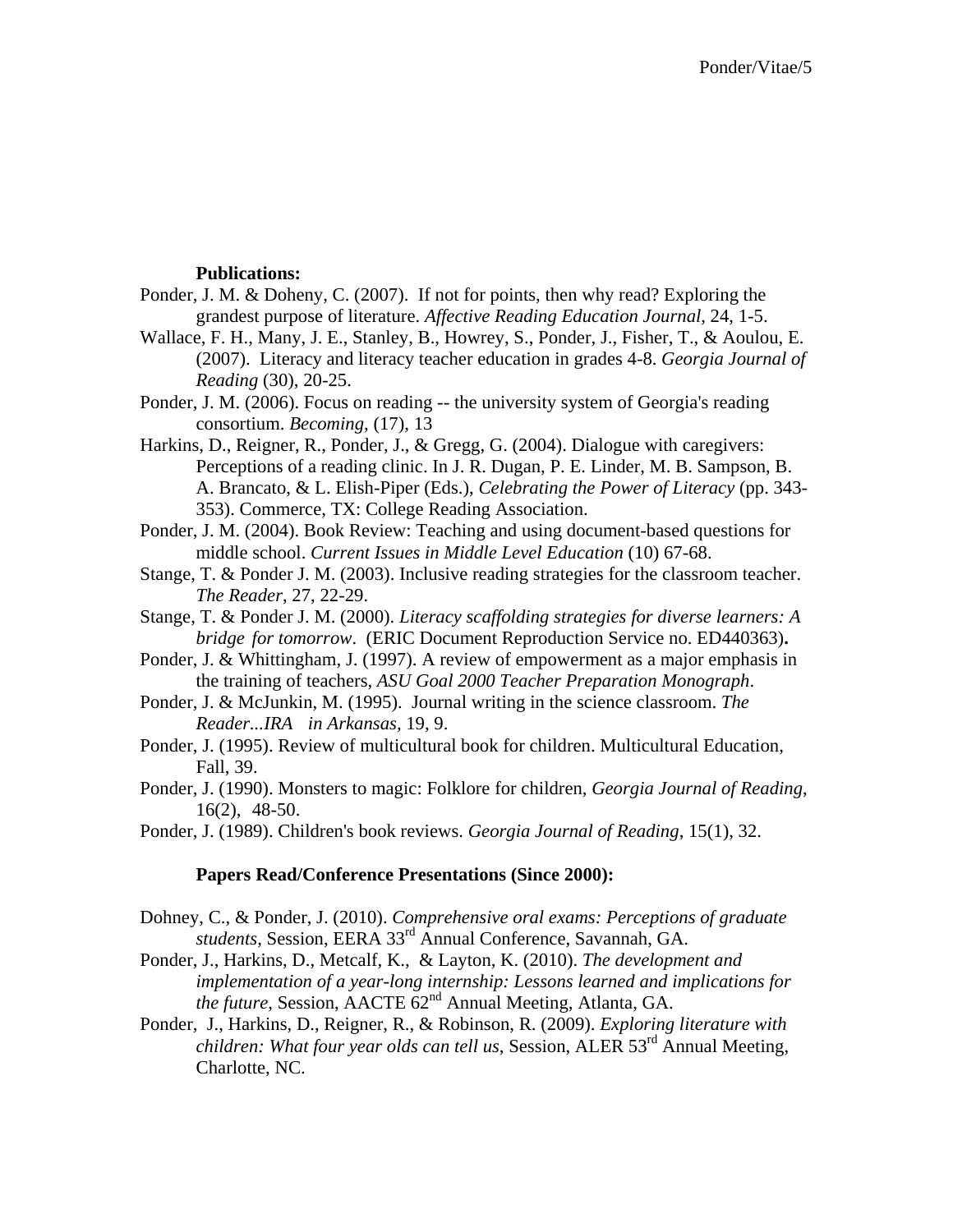Ponder, J. (May 6, 2008). *Patterns and trends in the selection of literature and materials for use by tutors in a reading clinic*, Session sponsored by Concern for Affect in Reading Education (CARE), International Reading Association 53<sup>rd</sup> Annual Conference, Atlanta, GA.

Ogletree, T., Ponder, J., Brown, E., & Hawkins, K. (April 11, 2008). *Role Switching: A powerful approach in preparing professionals*, Session, 2008 Professional Development Schools National Conference, Orlando, FL.

- Doheny, C., Pendergraft, B. & Ponder, J. (December 1, 2007). *How are teachers in Georgia prepared to teach reading in grades P-5?*, Symposium: Learning about literacy and the teaching of reading: A state-wide examination of literacy teacher preparation, 57<sup>th</sup> Annual Meeting of National Reading Conference, Austin, TX. (Note: While I was not able to attend, Dr. Doheny presented my research.)
- Ponder, J. (June 7, 2007). *Higher order thinking and metacognition*, Session, University of West Georgia Summer Learning Festival, Carrollton, GA.
- Ponder, J. (November 2, 2007). *Collaborating with our colleagues in the field: Two exciting models of reading teacher preparation*, Session, the 51st Annual Meeting of the College Reading Association, Salt Lake City, UT.
- Ponder, T. & Ponder, J. (October 19, 2007). *I am not a reading teacher! Comprehension strategies in the social studies classroom*, Session, Georgia Council for the Social Studies, Athens, GA.
- Rogers, K., Saxon, C., Gainey, S., Davis J., Parker, S., Ponder, J. & Layton, K. (March 31, 2007). *Growing our own peaches: A collaborative partnership*, Session, 2007 Professional Development School Conference, Las Vegas, NV.
- Reigner, R., & Ponder, J. (May 3, 2006). *The reading motivation of students with mild disabilities: The impact of teacher read-alouds and story prediction activities*, Session sponsored by Concern for Affect in Reading Education (CARE), Chicago, IL.
- Ponder, J., Reigner, R., & Harkins, D. (October 27, 2006). *Reflecting on tutoring: Undergrad clinicians gain confidence and expertise*, Session, 50<sup>th</sup> Annual Meeting of the College Reading Association, Pittsburgh, PA.
- Doheny, C. & Ponder, J. (September 11, 2006). *Teaching vocabulary in the middle school classroom*, Session, 2006 Leadership Forum, Macon, GA. (Invited to repeat presentation from the State Reading Conference)
- Doheny, C. & Ponder, J. (February 13, 2006). Teaching vocabulary in the middle school classroom, Session, The 27th Annual State Reading Conference, Atlanta, GA.
- Reigner, R., Ponder, J., & Harkins, D. (November 5, 2005). *A reading clinic and the affective domain,* Roundtable, The 49th Annual Meeting of the College Reading Association, Savannah, GA.
- Ponder, J., Reigner, R, & Harkins, D. (November 5, 2005). *Working within a reading clinic: Comparing the Achievement of home-schooled and public-schooled children*, Session, The 49th Annual Meeting of the College Reading Association, Savannah, GA.
- Ponder, J. & Ponder, T. (October 21, 2005). *Life Interrupted: The Japanese American Experience in World War II*, Session, Georgia Council for the Social Studies State Conference, Athens, GA.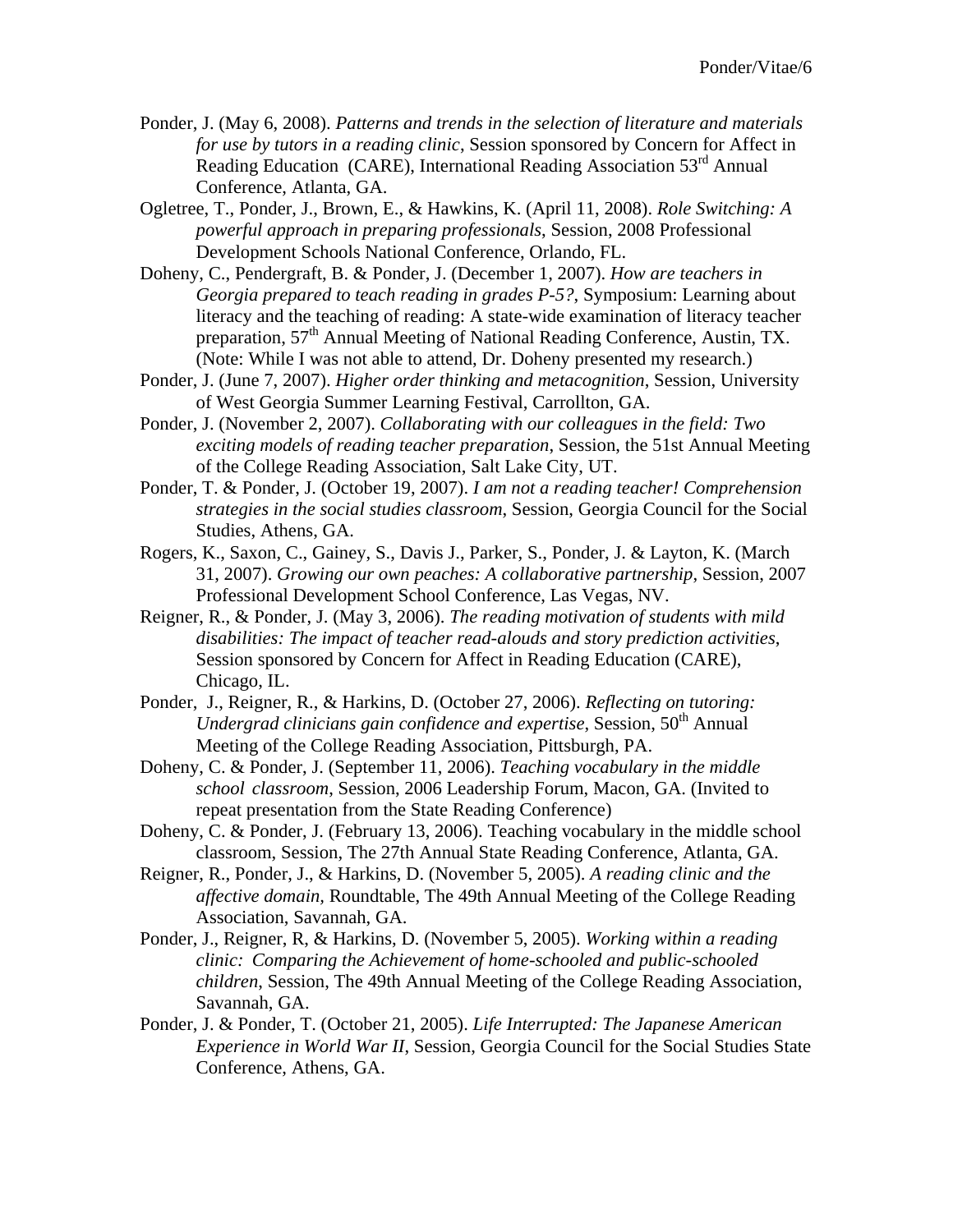- Ponder, J, Harkins, D., Reigner, R. & C. Doheny (June 17, 2005). UWG's reading program, presentation, Reading Forum, Georgia State University, Atlanta Georgia.
- Ponder, J., Reigner, R, & Harkins, D. (November 8, 2004). *Dialogue with caregivers: Perceptions of a reading clinic*, Session, 23rd Southeast Regional Conference of the International Reading Association, Savannah, GA.
- Reigner, R., & Ponder, J. (October 30, 2004). Professional journals: Available, Utilized, or Ignored?, roundtable, 48<sup>th</sup> Annual Conference of the College Reading Association, Delray Beach, FL.
- Harkins, D., Ponder, J., Reigner, R., & Gregg, G. (October 29, 2004). Assessing children's potential for growth in a reading clinic program: Helping caregivers develop realistic expectations, Session, 48th Annual Conference of the College Reading Association, Delray Beach, FL.
- Towery R. & Ponder, J. (April 16, 2004), *Integrating Content Methods Into A Senior Level Field Experience*, Session, ACEI Annual Conference, New Orleans, LA.
- Prince, D., Ponder, J., Maness, D., & Bradley, M. J. (November 21, 2003). *An NCATE challenge: Addressing diversity at off-campus degree sites, Session, 50<sup>th</sup> Annual*  Conference of the Southeastern Regional Association of Teacher Educators, Savannah, GA.
- Harkins, D., Reigner, R., Ponder, J., & Gregg, G. (Nov. 2003). *Designing reading clinic assessment: Utilizing feedback from clients and their parents*, Session, 47th Annual Conference of the College Reading Association, Corpus Christi, TX.
- Ponder, J., Maness, D. & Bradley, M. J., ( Nov. 2002). *Meeting diversity standards at off campus degree centers, Session, 49<sup>th</sup> Annual Southeastern Regional Association of* Teacher Educators, Hot Springs, AR
- Ponder, J.M., Towery, R., & McClain, V. (2002, March). *The challenges and the rewards: Building a comprehensive literacy program, Session, 29<sup>th</sup> IRA* Southwest Regional Conference, Arlington, TX.
- Ponder, J. & Ponder, T. (Nov. 2002). *Incorporating literacy skills in a content classroom*, Session, Arkansas Reading Association Fall Conference, Little Rock, AR.
- Ponder, J., Towery, R., Prince, D., Owens, L., & Weaver, R.(Nov. 2002). *Linking field experiences and methods courses in early childhood teacher education*, Session, 49<sup>th</sup> Annual Southeastern Regional Association of Teacher Educators, Hot Springs, AR.
- Ponder, J., Towery, R., Prince, D., Owens, L., & Weaver, R.(Nov. 2002). *Performance dssessment in an integrated field experience*, Session, 49<sup>th</sup> Annual Southeastern Regional Association of Teacher Educators, Hot Springs, AR.
- Ponder, J., Maness, D. & Bradley, M. J., ( Nov. 2002). *Meeting diversity standards at off campus degree centers ,*Session, 49th Annual Southeastern Regional Association of Teacher Educators, Hot Springs, AR.
- Ponder, J. & Ponder, T. (Nov. 2002). *Incorporating literacy skills in a content classroom*, Session, Arkansas Reading Association Fall Conference, Little Rock, AR.
- Ponder, J., Towery, R., Prince, D., Owens, L., & Weaver, R.( Nov. 2002). *Linking field experiences and methods courses in early childhood teacher education*, Session, 49<sup>th</sup> Annual Southeastern Regional Association of Teacher Educators, Hot Springs, AR.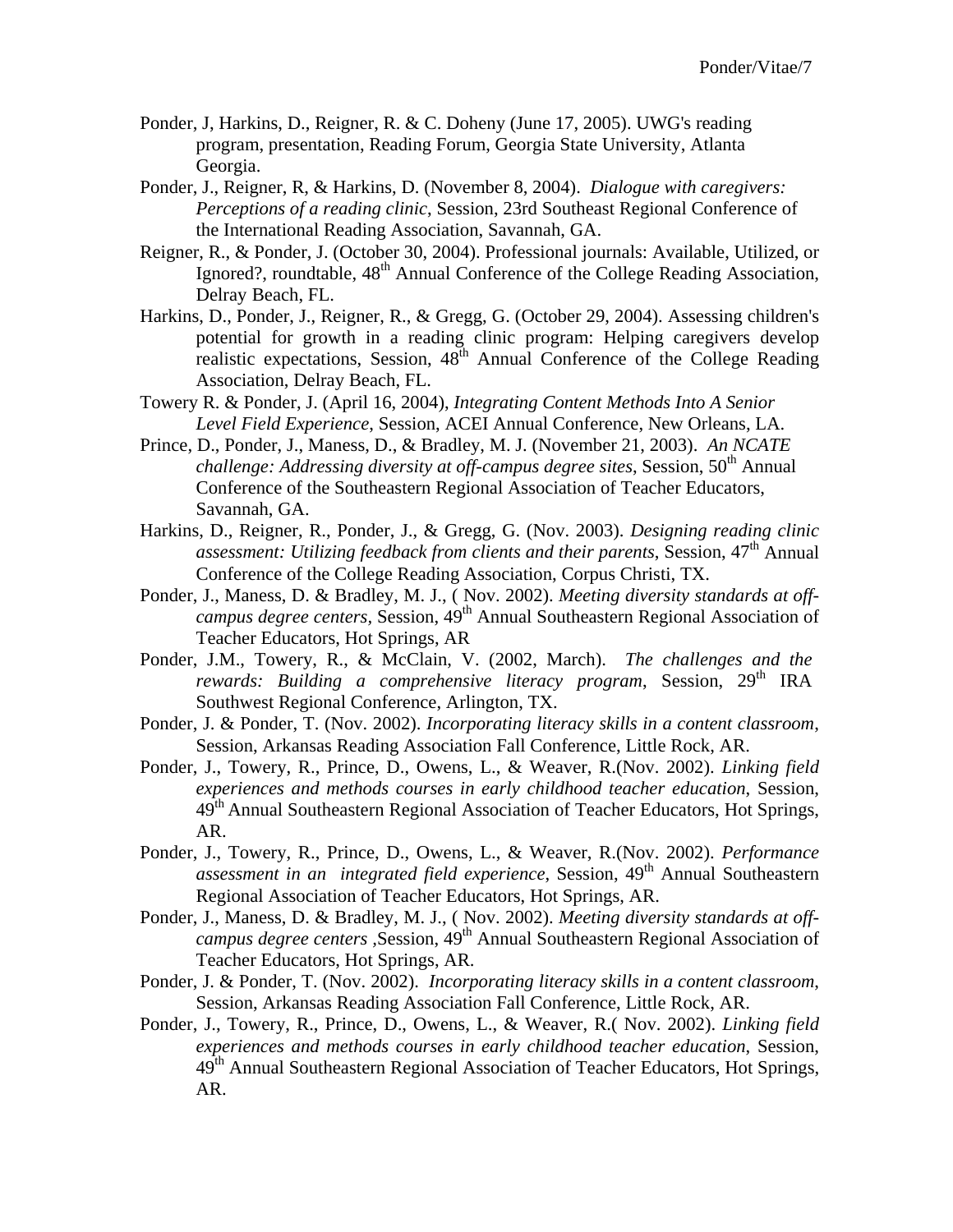- Ponder, J., Towery, R., Prince, D., Owens, L., & Weaver, R.(Nov. 2002). *Performance assessment in an integrated field experience*, Session, 49<sup>th</sup> Annual Southeastern Regional Association of Teacher Educators, Hot Springs, AR.
- Ponder, J., Towery, R., & McClain, V. (March, 2002). *The challenges and the rewards: Building a comprehensive literacy program*, Session, 29<sup>th</sup> IRA Southwest Regional Conference, Arlington, TX.
- Ponder, J., & Smith, D., (Nov., 2001). *Prepackaged reading programs: Their limits and possibilities,* Session, Arkansas Reading Association Fall Conference, Little Rock, AR.
- Ponder, J., & Campbell, C. (Feb., 2000). *Public school teachers speak out: Assessing the impact of one partnership*, Session,  $5<sup>th</sup>$  Annual National PDS Conference, Kansas City, MO.
- Ponder, J., & Bradley, M. J. (Feb., 2000). *The governance structure of one university's professional development schools, Session,* 5<sup>th</sup> Annual National PDS Conference, Kansas City, MO.

#### **Editorships/Review Boards:**

*Literacy Research and Instruction* Editorial Review Board, 2009-2010 Association of Literacy Educators and Researchers (ALER) Yearbook, Editorial Review Board, 2009

 College Reading Association Yearbook, Peer Review Board, 2004-2008 Georgia Reading Consortium, *Literacy Lens* Editorial review Board, 2008 Concern for Affect in Reading Education Journal Editorial Board,

2004-2006

- Allyn and Bacon Publishers Textbook Reviewer, *Creating Literacy Instruction for All Children* (Gunning, 2003).
- Reviewer, Standards for Reading Professionals, International Reading Association, 1998

Guest reviewer, The Reading Teacher, Volume 45

- Forty-Third Yearbook of the National Reading Conference Editorial Review Board, 1994
- Forty-Second Yearbook of the National Reading Conference Editorial Review Board, 1993
- Associate Editor for *The Reader...IRA in Arkansas*, Spring Edition, 1993. Editorial Assistant for *The Reading Teacher*, Volume 44, 1990

#### **Other Selected Professional Activities:**

Ferst Foundation Early Literacy Program, Program Evaluation Team contracted by the UWG Evaluation Center, 2009-2010.

- Program Assessment of the Coweta County Year-Long Internship Program, 2009
- Grant of \$2,500.00 (with T. Ponder) for Trumann Public Schools (AR) to purchase equipment needed in student oral history project. Awarded by M. Jordan Fundamentals Grant Program.